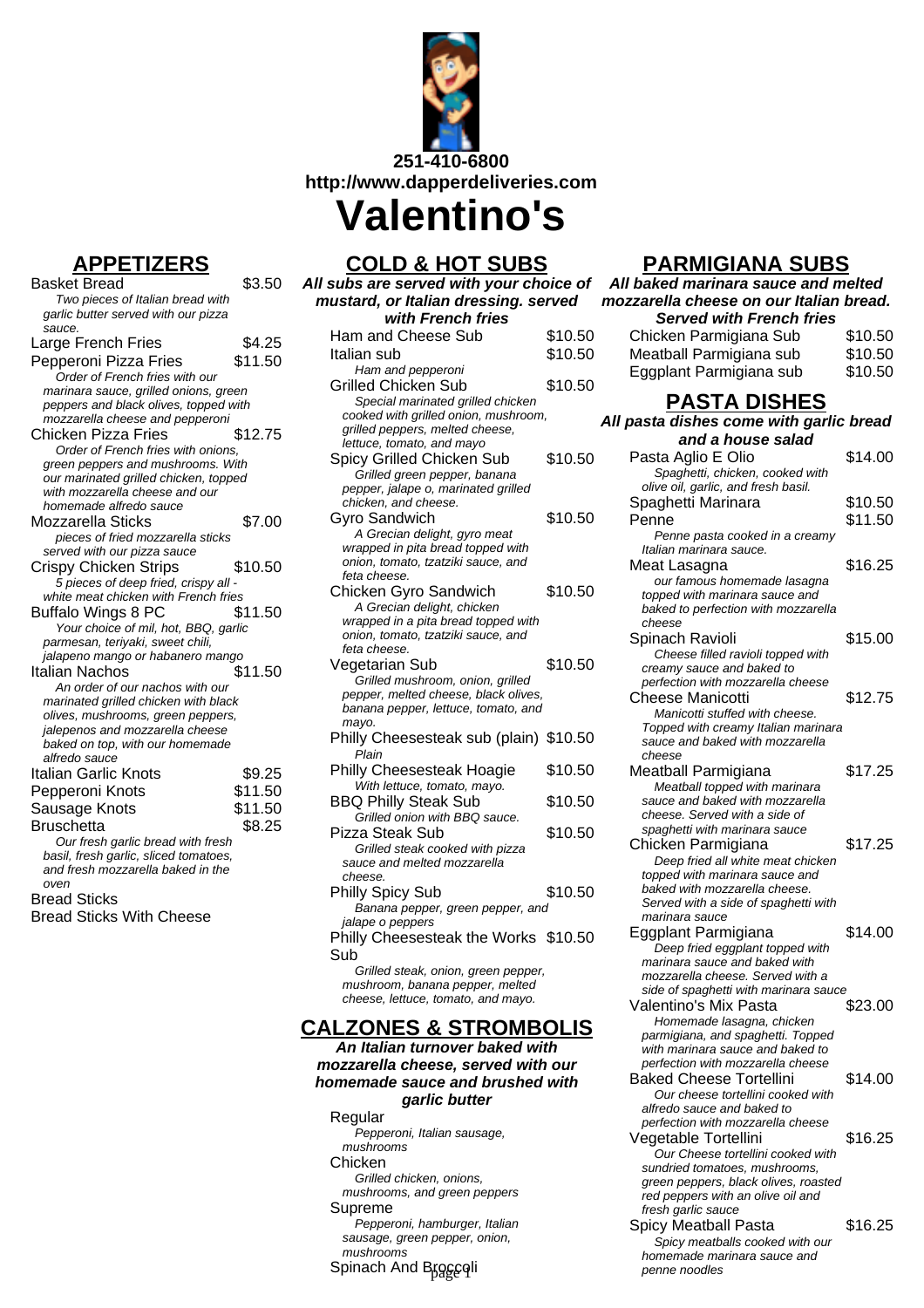Steak Grilled steak, mushroom, onion, and green peppers Veggie Mushroom, onion, green pepper, banana pepper, black olives, spinach, tomato, broccoli and garlic Meat Lover's Pepperoni, ham, sausage, bacon, and hamburger filled with mozzarella cheese Chicken Alfredo Our Homemade alfredo sauce with arilled chicken **Meatball** Our homemade meatballs and sauce

#### **ALFREDO DISHES**

| All alfredo dishes come with garlic                           |         |
|---------------------------------------------------------------|---------|
| bread and a house salad                                       |         |
| Fettuccine Alfredo                                            | \$15.00 |
| Fettuccine noodles cooked in a                                |         |
| creamy alfredo sauce.                                         |         |
| Spicy Chicken Pasta                                           | \$17.25 |
| Penne pasta cooked in our spicy                               |         |
| creamy sauce with grilled chicken,                            |         |
| mushrooms, and sundried tomatoes                              |         |
| Fettuccine Primavera                                          | \$17.25 |
| Sun-dried tomato, mushroom,                                   |         |
| black olives, and broccoli cooked in                          |         |
| our homemade creamy alfredo sauce                             |         |
| served over fettuccine.                                       |         |
| Grilled Chicken Alfredo                                       | \$17.25 |
| Fettucine noodles with our                                    |         |
| homemade alfredo sauce,                                       |         |
| mushrooms and our homemade                                    |         |
| grilled chicken                                               | \$17.25 |
| Crispy Chicken Alfredo<br>Fettucine noodles with broccoli and |         |
| our homemade alfredo sauce and                                |         |
| crispy chicken                                                |         |
| Shrimp Alfredo                                                | \$19.75 |
| Fettucine noodles cooked in our                               |         |
| homemade alfredo sauce with shrimp                            |         |
| and broccoli                                                  |         |
| Spicy shrimp Pasta                                            | \$19.75 |
| Penne pasta cooked in our spicy                               |         |
| creamy sauce with mushrooms,                                  |         |
| sundried tomatoes and shrimp                                  |         |

## **12" SPECIALTY PIZZA**

| Cheese Lovers Pizza 12"             | \$14.00 |
|-------------------------------------|---------|
| White American cheese.              |         |
| mozzarella cheese, ricotta cheese,  |         |
| feta cheese, and yellow American    |         |
| cheese                              |         |
| Manhattan Bridge Pizza 12"          | \$15.00 |
| Spinach and feta cheese             |         |
| Chicken Pizza 12"                   | \$16.25 |
| Onion, green pepper, mushroom,      |         |
| and chicken                         |         |
| Hawaiian Pizza 12"                  | \$12.75 |
| Pineapple and ham.                  |         |
| Athens Pizza 12"                    | \$15.00 |
| Feta cheese, garlic, tomato, black  |         |
| olives, and spinach.                |         |
| Philadelphia Pizza 12"              | \$15.00 |
| Grilled steak, onion, green pepper, |         |
| and fresh tomato.                   |         |
| Vegetarian Pizza 12"                | \$15.00 |
| Onion, green pepper, mushroom,      |         |
| broccoli, spinach, banana pepper,   |         |
| and black olive.                    |         |
| Meat Lover's Pizza 12"              | \$15.00 |
| Pepperoni, hamburger, ham,          |         |
| bacon, and sausage.                 |         |
| Super Supreme Pizza 12"             | \$16.25 |
| Hamburger, pepperoni, sausage,      |         |
| ham, mushroom, green pepper,        |         |
| onion, banana peppers, and black    |         |
| olives.                             |         |

## **10" SPECIALTY PIZZA**

| $V = V H + I$<br>Cheese Lovers Pizza 10"                               | \$11.50 |
|------------------------------------------------------------------------|---------|
| White American cheese,<br>mozzarella cheese, ricotta cheese,           |         |
| feta cheese, and yellow American                                       |         |
| cheese<br>Manhattan Bridge Pizza 10"                                   | \$11.50 |
| Spinach and feta cheese<br>Chicken Pizza 10"                           | \$11.50 |
| Onion, green pepper, mushroom,                                         |         |
| and chicken<br>Hawaiian Pizza 10"                                      | \$11.50 |
| Pineapple and ham.<br>Athens Pizza 10"                                 | \$11.50 |
| Feta cheese, garlic, tomato, black                                     |         |
| olives, and spinach.<br>Philadelphia Pizza 10"                         | \$11.50 |
| Grilled steak, onion, green pepper,                                    |         |
| and fresh tomato.<br>Vegetarian Pizza 10"                              | \$11.50 |
| Onion, green pepper, mushroom,                                         |         |
| broccoli, spinach, banana pepper,<br>and black olive.                  |         |
| Meat Lover's Pizza 10"                                                 | \$11.50 |
| Pepperoni, hamburger, ham,<br>bacon, and sausage.                      |         |
| Super Supreme Pizza 10"                                                | \$11.50 |
| Hamburger, pepperoni, sausage,<br>ham, mushroom, green pepper,         |         |
| onion, banana peppers, and black<br>olives.                            |         |
| Pizza A la Margarita 10"                                               | \$11.50 |
| Fresh tomato, fresh mozzarella,<br>and basil.                          |         |
| Seafood Pizza 10"                                                      | \$12.75 |
| Shrimp, clams, and crab                                                |         |
| <u>14" SPECIALTY PIZZA</u>                                             |         |
| Cheese Lovers Pizza 14"<br>White American cheese,                      | \$15.00 |
| mozzarella cheese, ricotta cheese,<br>feta cheese, and yellow American |         |
| cheese                                                                 |         |
| Manhattan Bridge Pizza 14"<br>Spinach and feta cheese                  | \$17.25 |
| Chicken Pizza 14"                                                      | \$19.75 |
| Onion, green pepper, mushroom,<br>and chicken                          |         |
| Hawaiian Pizza 14"                                                     | \$15.00 |
| Pineapple and ham.<br>Athens Pizza 14"                                 | \$17.25 |
| Feta cheese, garlic, tomato, black                                     |         |
| olives, and spinach.<br>Philadelphia Pizza 14"                         | \$18.50 |
| Grilled steak, onion, green pepper,<br>and fresh tomato.               |         |
| Vegetarian Pizza 14"                                                   | \$18.50 |
| Onion, green pepper, mushroom,<br>broccoli, spinach, banana pepper,    |         |
| and black olive.                                                       |         |
| Meat Lover's Pizza 14"<br>Pepperoni, hamburger, ham,                   | \$18.50 |
| bacon, and sausage.<br>Super Supreme Pizza 14"                         | \$19.75 |
| Hamburger, pepperoni, sausage,                                         |         |
| ham, mushroom, green pepper,<br>onion, banana peppers, and black       |         |
| olives.                                                                |         |
| Pizza A la Margarita 14"<br>Fresh tomato, fresh mozzarella,            | \$18.50 |
| and basil.<br>Seafood Pizza 14"                                        | \$19.75 |
| Shrimp, clams, and crab                                                |         |
| <u>SPECIALTY CRUST PIZZA</u>                                           |         |
| 10" Gluten free pizza                                                  | \$15.00 |

Choose 1 Topping

Choose 3 toppings

10" Gluten free pizza  $$17.25$ 

12" Cauliflower Crust Pizza \$19.75